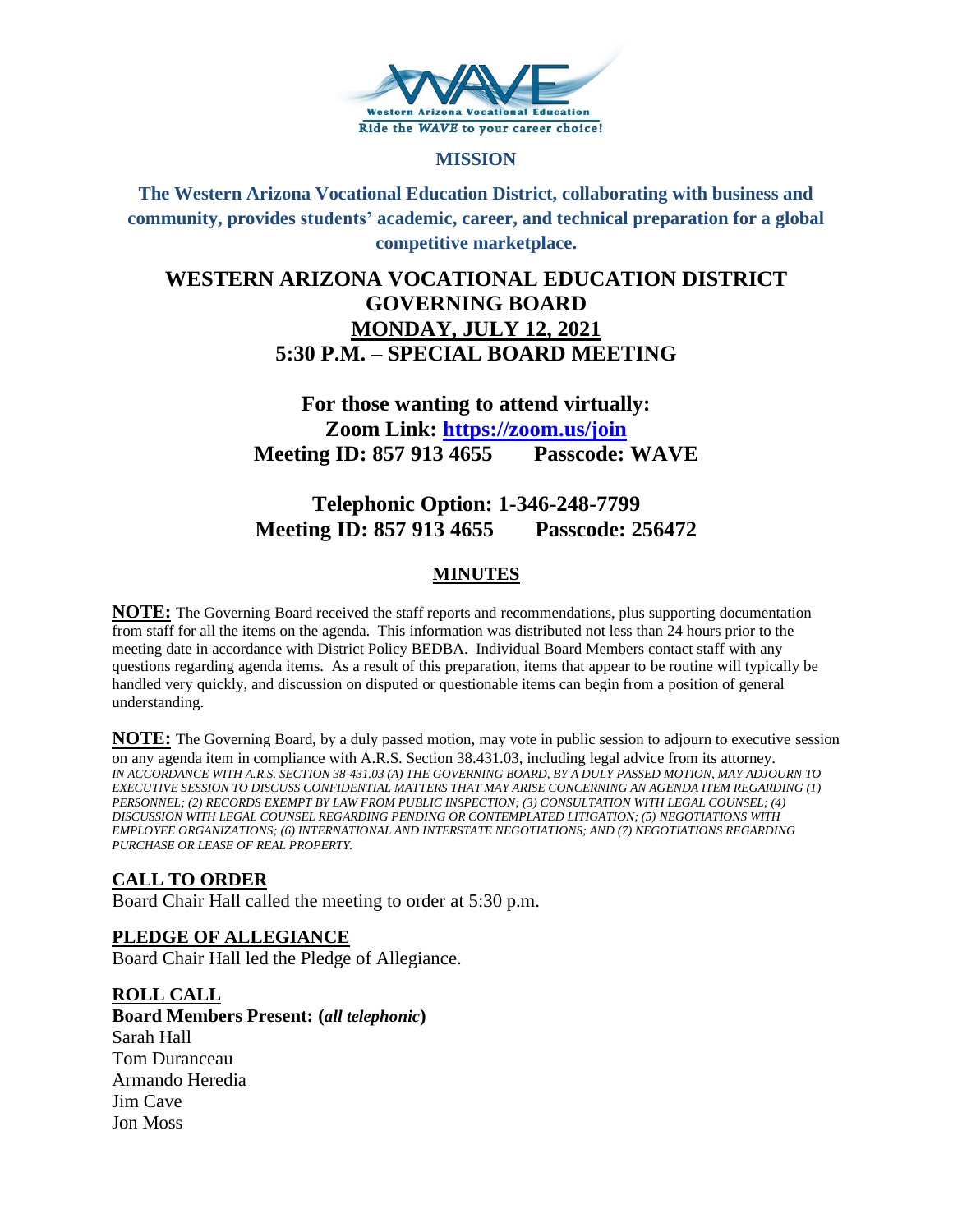James Brewer Gordon Groat

**Others present:** Superintendent West, Beverly Goolsby

**CALL TO THE PUBLIC** None.

**AGENDA MODIFICATIONS** None.

### **OLD BUSINESS**

**1. Motion to adjourn the Regular Meeting into a Public Meeting for discussion of the FY22 Proposed Budget.** 

**Motion**: Board Member Moss made a motion to adjourn the regular meeting into a public meeting at 5:32 p.m. Board Member Heredia seconded the motion. **Vote:** A vote was taken on the motion. AYES: Hall, Moss, Duranceau, Cave, Heredia, Groat, Brewer. NAYES: None. **MOTION CARRIED.**

Superintendent West indicated that there has not been any public input regarding the budget during the posting period. No members of the public were present at the meeting.

# **2. Motion to adjourn the Public Meeting and reconvene into a Regular Meeting for discussion of the FY22 Proposed Budget.**

**Motion**: Board Member Moss made a motion to adjourn the public meeting and reconvene into a regular meeting at 5:35 p.m. Board Member Duranceau seconded the motion. **Vote:** A vote was taken on the motion. AYES: Hall, Moss, Duranceau, Brewer, Cave, Heredia, Groat. NAYES: None. **MOTION CARRIED.**

# **3. Discussion and possible action to adopt the District FY22 Proposed Budget.**

Superintendent West asked the Board if they had any questions on the proposed FY22 budget and indicated there had been no changes since it was approved at June 28, 2021 meeting. It was also noted that due to the long legislative session, it will be necessary to revise the budget by Sept  $15<sup>th</sup>$  with any changes stemming the Legislature.

**Motion**: Board Member Duranceau made a motion to adopt the WAVE FY22 Proposed Budget as presented. Board Member Moss seconded the motion.

**Vote:** A vote was taken on the motion. AYES: Hall, Moss, Duranceau, Brewer, Groat, Cave, Heredia. NAYES: None. **MOTION CARRIED.**

# **4. Motion to adjourn.**

**Motion:** Board Member Heredia made a motion to adjourn the meeting 5:37 p.m. Board Member Brewer seconded the motion.

**Vote:** A vote was taken on the motion. AYES: Hall, Duranceau, Heredia, Cave, Moss, Brewer, Groat. NAYES: None. **MOTION CARRIED.**